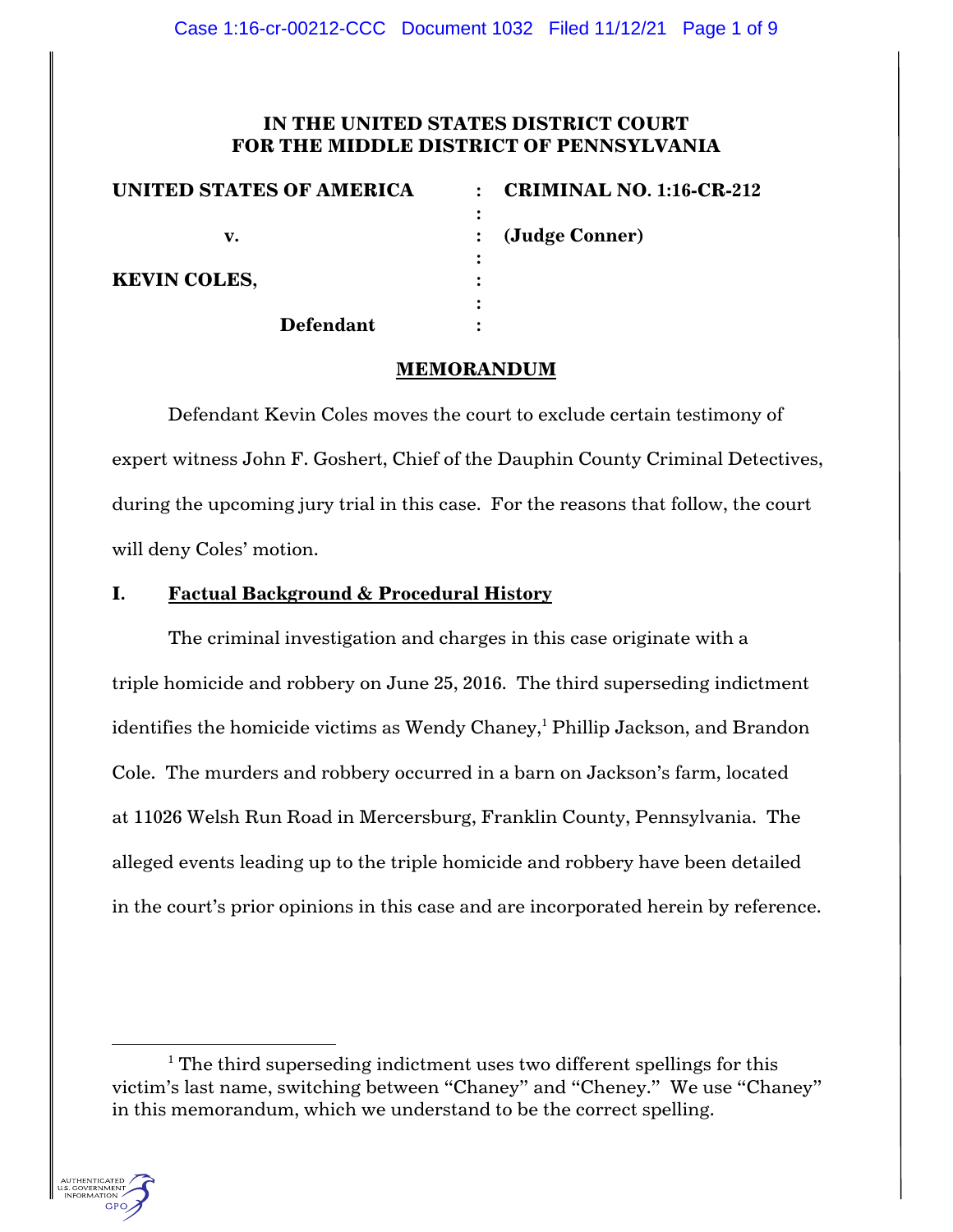#### Case 1:16-cr-00212-CCC Document 1032 Filed 11/12/21 Page 2 of 9

The case is currently proceeding on a third superseding indictment which charges defendants Kevin Coles, Devin Dickerson, Torey White, Jerell Adgebesan, and Nicholas Preddy with multiple offenses related to the triple homicide and robbery. Those charges include, *inter alia*, Hobbs Act robbery; using, brandishing, and discharging firearms during and in relation to crimes of violence resulting in death; murder of witnesses; conspiracy to commit murder for hire and murder of witnesses; and various drug-trafficking crimes. (See Doc. 499 at 1-36). Trial will commence with jury selection on January 10, 2022, and is expected to last roughly six weeks.

On September 10, 2021, the government filed its notice of intent to present expert testimony, identifying seven witnesses that it intends to present as experts at trial. Defendant Coles timely filed the instant motion to exclude certain testimony by one of those witnesses on September 20, 2021. The motion is fully briefed and ripe for disposition.

## **II. Discussion**

The government intends to present expert testimony from John F. Goshert, Chief of the Dauphin County Criminal Detectives ("Chief Goshert"), at trial in this case. The government describes Chief Goshert's anticipated testimony as follows:

> Chief Goshert will be qualified as an expert in drug trafficking. He will provide expert testimony regarding undercover drug investigations, the utilization of confidential informants, and the interaction of local law enforcement with federal task forces. He will offer testimony to the general qualities of, methods of consuming, methods of producing, and methods of packaging cocaine, cocaine base, heroin, and fentanyl. He will also provide testimony regarding wholesale and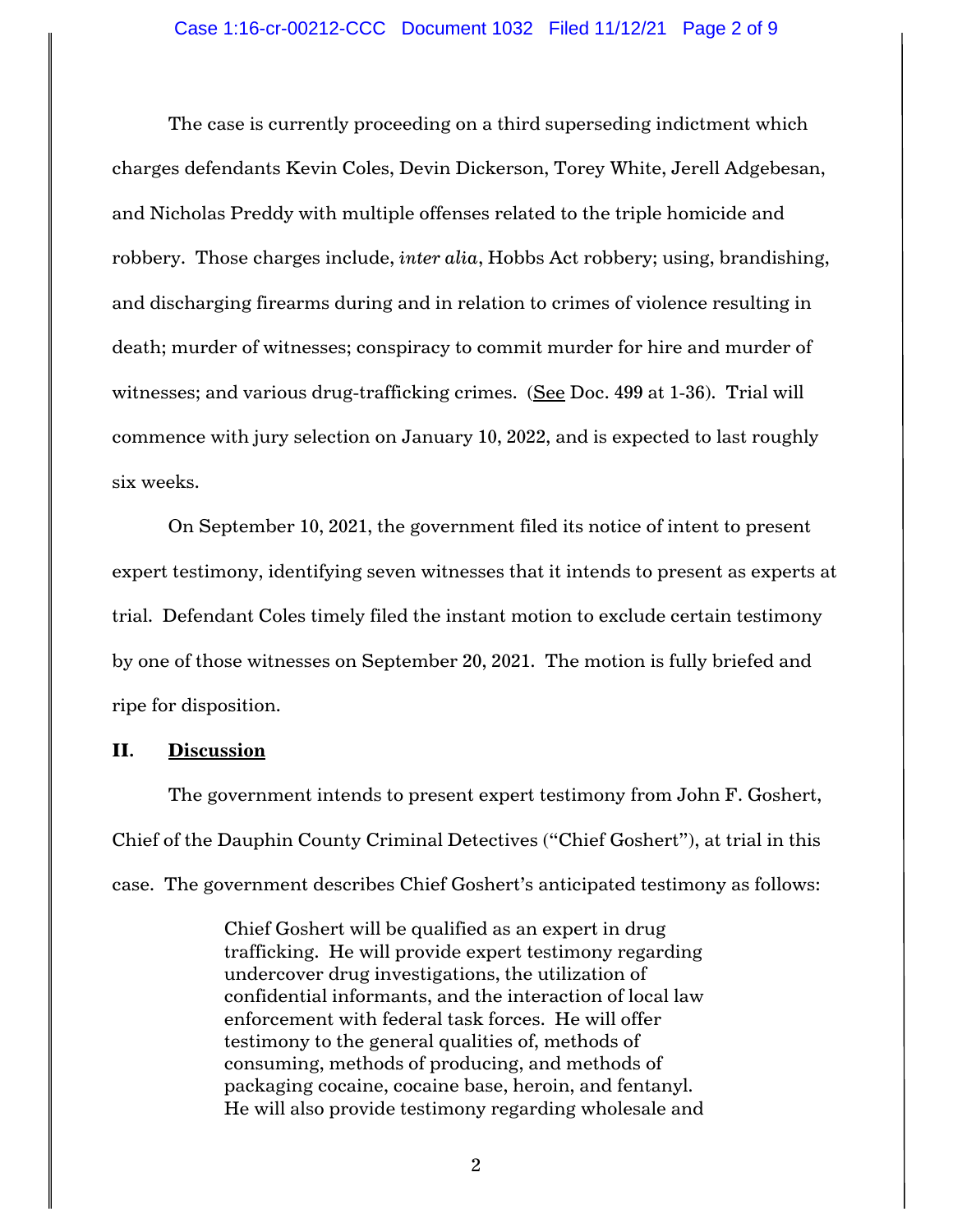retail prices for the controlled substances in the Central Pennsylvania area. He will testify to the general methods and techniques for transporting and concealing narcotics, and the common methods and techniques for the streetlevel sale and distribution of cocaine, cocaine base, heroin, and fentanyl, and to quantities of these substances that are consistent with personal use, as well as quantities that are consistent with street-level sales and distribution. He will also provide testimony regarding the measures used by drug traffickers to identify informants and counter drug investigations.

(Doc. 976 at 1-2). The government states that Chief Goshert has reviewed the case file, including "records and statements gathered during the investigation," and that Chief Goshert's opinions will be based on that review as informed by his "decades of involvement in drug investigations." (See id. at 2-3). Coles challenges Chief Goshert's proposed testimony only to the extent it concerns "measures used by drug traffickers to identify informants." (See Doc. 983 at 3-4 & n.1).

Admissibility of expert testimony is governed by Federal Rule of Evidence 702. See FED. R. EVID. 702; see also Daubert v. Merrell Dow Pharms., Inc., 509 U.S. 579, 588-89 (1993). Trial courts must act as gatekeepers to "ensure that any and all scientific testimony or evidence admitted is ... reliable." Daubert, 509 U.S. at 589. Rule 702 provides:

> A witness who is qualified as an expert by knowledge, skill, experience, training, or education may testify in the form of an opinion or otherwise if: (a) the expert's scientific, technical, or other specialized knowledge will help the trier of fact to understand the evidence or to determine a fact in issue; (b) the testimony is based on sufficient facts or data; (c) the testimony is the product of reliable principles and methods; and (d) the expert has reliably applied the principles and methods to the facts of the case.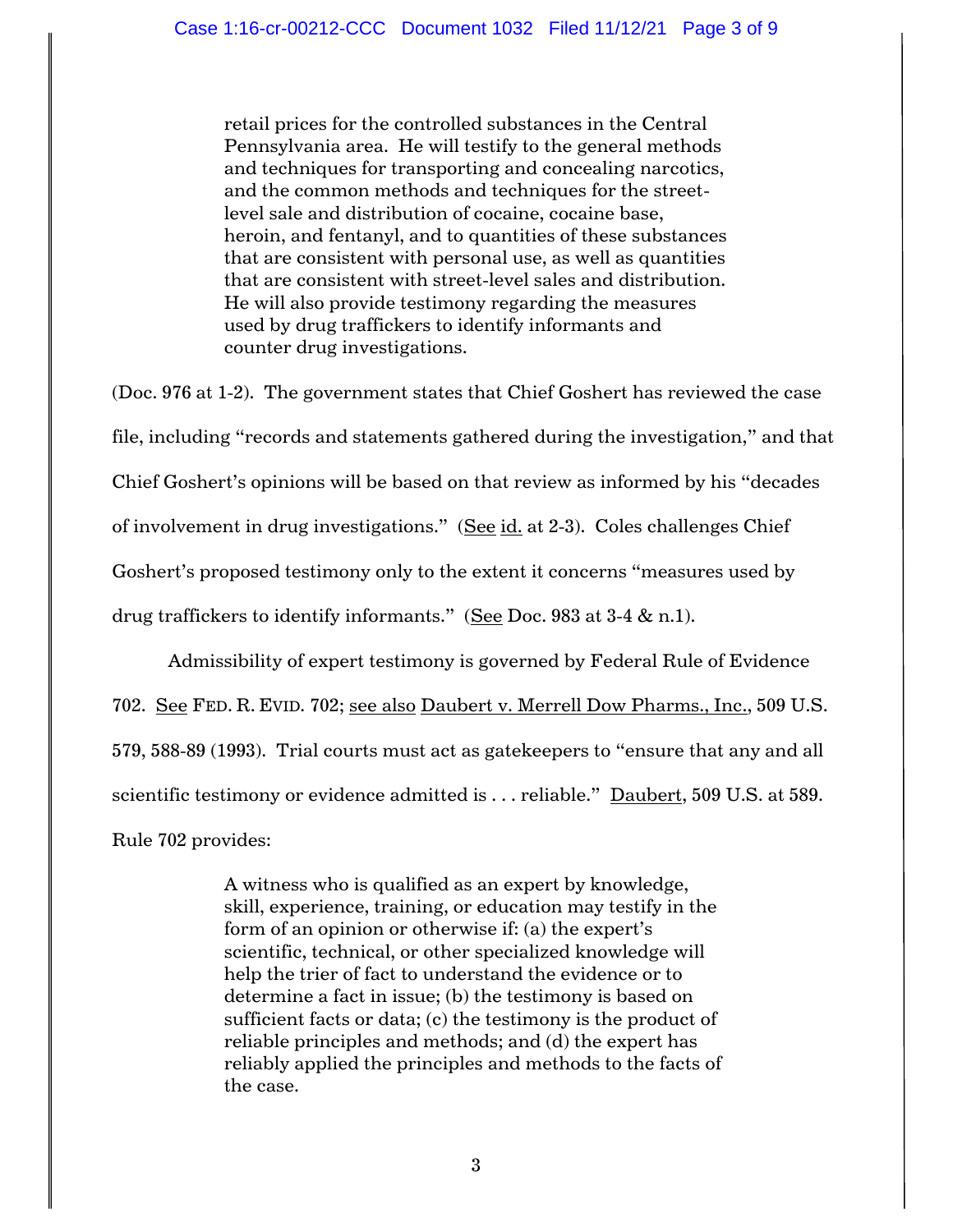#### Case 1:16-cr-00212-CCC Document 1032 Filed 11/12/21 Page 4 of 9

FED. R. EVID. 702. The Third Circuit Court of Appeals has explained that "Rule 702 embodies a trilogy of restrictions on expert testimony: qualification, reliability and fit." Schneider *ex rel.* Estate of Schneider v. Fried, 320 F.3d 396, 404 (3d Cir. 2003) (citation omitted). Rule 702 embraces a "liberal policy of admissibility," pursuant to which it is preferable to admit any evidence that may assist the trier of fact. Pineda v. Ford Motor Co., 520 F.3d 237, 243 (3d Cir. 2008) (quoting Kannankeril v. Terminix Int'l, Inc., 128 F.3d 802, 806 (3d Cir. 1997)).

Expert testimony is not inadmissible solely because it involves the ultimate issue in the case. See FED. R. EVID. 704(a). In a criminal case, however, "an expert witness must not state an opinion about whether the defendant did or did not have a mental state or condition that constitutes an element of the crime charged or of a defense." FED. R. EVID. 704(b). The Third Circuit Court of Appeals has explained Rule 704(b) prohibits an expert from testifying that a defendant had the requisite *mens rea* to commit a crime—"whether it be intent, knowledge or something else." See United States v. Davis, 726 F.3d 434, 446 (3d Cir. 2013). The rule is concerned with the state of mind of the particular defendants on trial, which is strictly within the purview of the jury. See FED. R. EVID. 704(b). It does not prohibit experts from testifying about general patterns or practices of those in a particular criminal trade. See Davis, 726 F.3d at 446 (citing United States v. Watson, 260 F.3d 301, 308 (3d Cir. 2001)).

Our court of appeals has long held that "law enforcement officials can rely upon their specialized knowledge or experience to offer expert testimony on various aspects of drug trafficking." See United States v. Walker, 657 F.3d 160, 176 (3d Cir.

4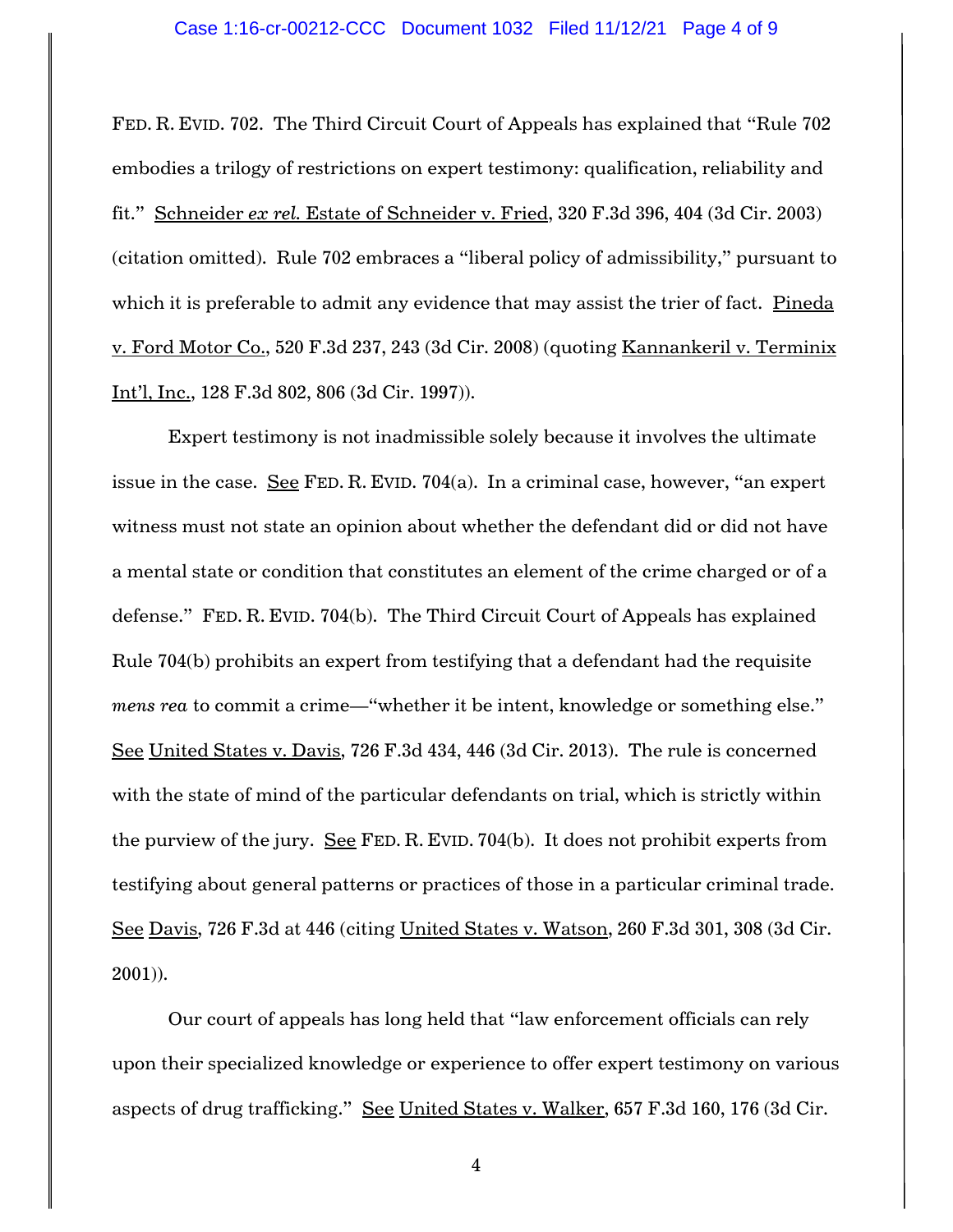2011) (citing United States v. Perez, 280 F.3d 318, 342 (3d Cir. 2002); United States v. Gibbs, 190 F.3d 188, 211 (3d Cir. 1999)). The court has held, for example, that properly qualified law enforcement officers may testify about geographic origins of drugs, see id. at 176-77 (testimony of Chief Goshert); the "tools of the trade" of drug trafficking, including cell phones and firearms, see United States v. Price, 458 F.3d 202, 211-12 (3d Cir. 2006); Perez, 280 F.3d at 341-42 (citation omitted); the *modus operandi* of drug dealers, see Watson, 260 F.3d at 308; the meaning of coded drug language, see Gibbs, 190 F.3d at 211 (collecting cases); and the quantity, purity, dosage units, and street value of certain drugs, see Watson, 260 F.3d at 308 (citation omitted). Expert testimony is also appropriate on the subject of countersurveillance techniques used by drug dealers to avoid police detection. See id. (citation omitted).

Coles acknowledges all of this. (See Doc. 983 at 3 n.1 (citing Watson, 260 F.3d at 308)). He asserts, however, that Chief Goshert's testimony regarding drug traffickers' efforts to identify confidential informants is unnecessary because lay witnesses can testify to how defendants learned of Chaney's work as an informant, and that it violates Rule 704(b) by speaking to what defendants decided to do based on that knowledge. (See id. at 4-5). We easily dispose of Coles' first argument. The claim that Chief Goshert's testimony is unnecessary or that lay witness testimony will be sufficient misapprehends the testimony's purpose. The government has not offered Chief Goshert as a fact witness about these *particular* defendants' efforts to identify or silence informants; rather, the government advises that Chief Goshert will testify to such conduct being one hallmark of the drug trade writ large. (See

5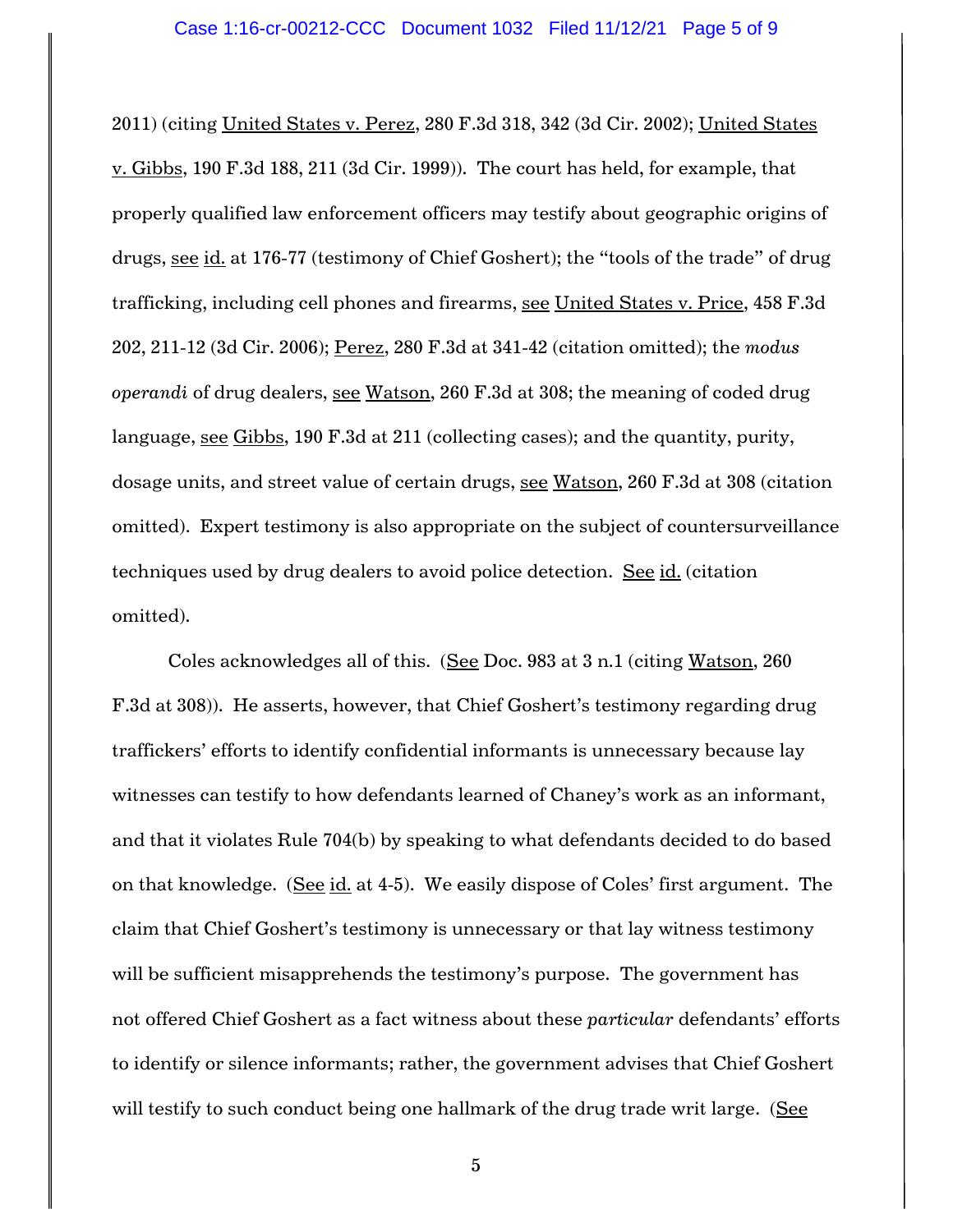Doc. 976 at 1-2; Doc. 989 at 5-6). Such matters are properly the subject of expert testimony. See Davis, 726 F.3d at 446 (citing Watson, 260 F.3d at 308).

Coles' argument under Rule 704(b) requires further discussion, but is also without merit. Coles is correct that, while a law enforcement expert may testify as to the common practices of drug dealers, Rule 704(b) prohibits the expert from opining as to a defendant's mental state or intent. See Davis, 726 F.3d at 445. In this respect, the court of appeals has said there is a "fine line" between permissible and impermissible testimony. See Watson, 260 F.3d at 308-09 (citation omitted). As the court explained in Watson:

> Expert testimony is admissible if it merely supports an inference or conclusion that the defendant did or did not have the requisite *mens rea*, so long as the expert does not draw the ultimate inference or conclusion for the jury and the ultimate inference or conclusion does not necessarily follow from the testimony.

Id. at 309 (internal citations omitted); see also Davis, 726 F.3d at 446 ("In fact, such testimony is admissible even if it supports a conclusion that the defendant had the necessary state of mind." (citing United States v. Bennett, 161 F.3d 171, 183 (3d Cir. 1998))). As long as the expert does not take the final inferential step for the jury and state an ultimate conclusion about the defendant's mental state, or "testify in such a way that the ultimate conclusion is inevitable," Rule 704(b) permits the testimony. See Davis, 726 F.3d at 446 (citing Bennett, 161 F.3d at 171); Watson, 260 F.3d at 309.

The court finds that Chief Goshert's proposed testimony concerning countersurveillance efforts of drug dealers—including their efforts to identify confidential informants—falls squarely within the scope of permissible expert

6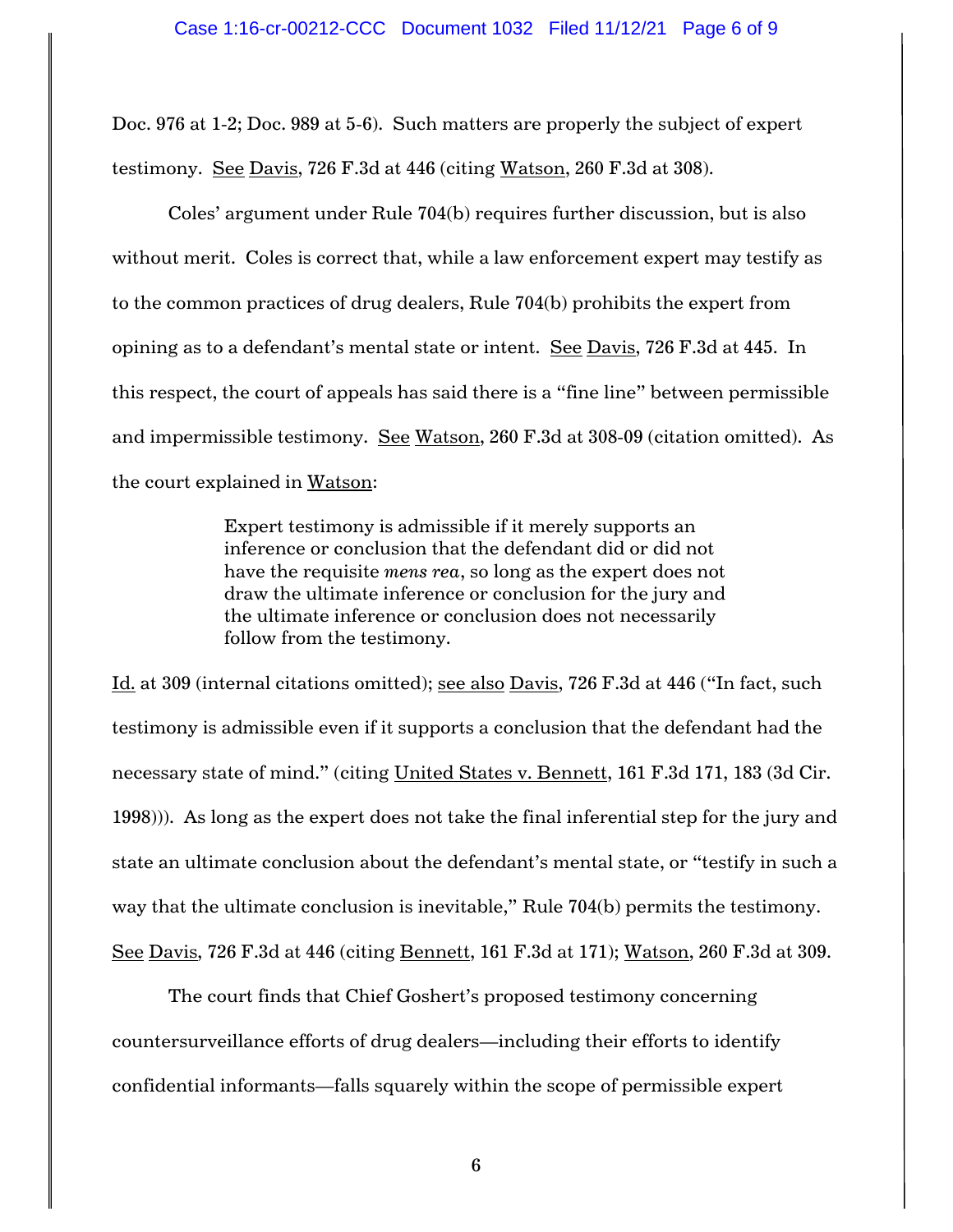testimony. Cf. Watson, 260 F.3d at 308. And we see no Rule 704(b) problem with the proposed testimony as described in the government's notice. As noted *supra*, Chief Goshert will testify to the practices of drug dealers on the whole, not to the specific intentions of the alleged drug dealers in this case. His testimony will help jurors understand the testimony of fact witnesses, provide context for why drug dealers may take certain actions, and aid the jury in determining facts in issue at trial. Moreover, the court will provide an instruction to all expert witnesses, outside of the jury's presence, reminding the witnesses of the limitations of Rule  $704(b).^2$ Coles (and all defendants) are free to object to the extent they believe any aspect of Chief Goshert's testimony violates the court's instruction. At this stage, however,

 $2$ <sup>2</sup> We note for the parties' benefit that such testimony may be admissible if "given in response to hypothetical, rather than specific, questions regarding the intent of [the] defendants on trial." See United States v. Davis, 397 F.3d 173, 179 (3d Cir. 2005) (affirming expert's use of hypotheticals which "closely resembled the circumstances of this particular case" when questions did not repeatedly refer to individual defendants' states of mind and expert did not have direct relationship with the case or defendants); see also United States v. Fernandez, 795 F. App'x 153, 155 (3d Cir. 2020) (nonprecedential) (same for testimony that "track[ed] and appl[ied] the allegations of the case without rendering a conclusion about any defendant's mental state").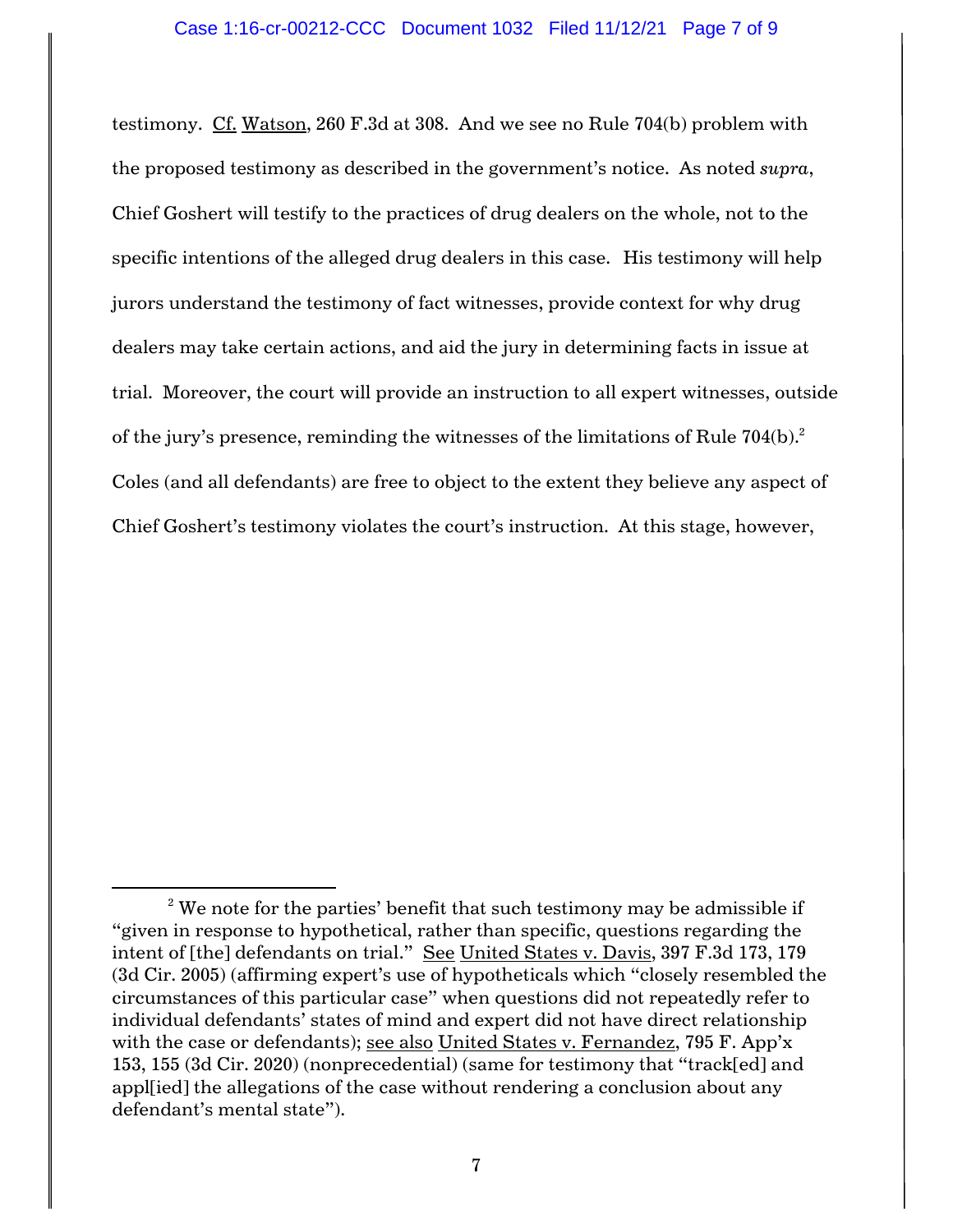there is no basis under Rule 704(b) for wholesale exclusion of this portion of Chief Goshert's testimony.<sup>3</sup>

Finally, we reject Coles' summary argument under Rule 403, that Chief Goshert's testimony would be highly prejudicial, mislead the jury, and serve to impermissibly bolster testimony and evidence offered by and through lay witnesses. As a threshold matter, because Coles raises this argument for the first time in his reply brief, the court need not consider it. See Prometheus Radio Project v. FCC, 824 F.3d 33, 53 (3d Cir. 2016) (citing United States v. Pellulo, 399 F.3d 197, 222 (3d Cir. 2005)). In any event, the argument is without merit. Coles again premises his argument on a misapprehension that Chief Goshert will testify directly to the facts of this case, and to the particular defendants' actions and intentions, rather than the common practices of the drug trade. (See, e.g., Doc. 1007 at 3 ("The jury does not need an expert to testify as to whether the Defendant found out a piece of information (i.e., that Wendy Chaney was a confidential informant) and allegedly made a decision based upon the information (i.e., to have her killed.")). Expert testimony about what these defendants did and why they did it would run afoul of Rule 704(b), and likely Rule 403. The government has assured us, however, that Chief Goshert's testimony will not cross that line, (see Doc. 989 at 6), and, as noted,

<sup>&</sup>lt;sup>3</sup> Coles also claims, in conclusory fashion, that Chief Goshert's proffered testimony is "inherently unreliable." (See Doc. 983 at 4). Coles offers no further argument on this subject. Because Coles has failed to develop this argument, we will deny this aspect of his motion as well. (See Doc. 959  $\P$  10(f) ("The court will summarily deny any motion for which the supporting brief . . . fails to cite legal authority supporting the requested relief[] or otherwise offers only conclusory assertions or rationale.")).